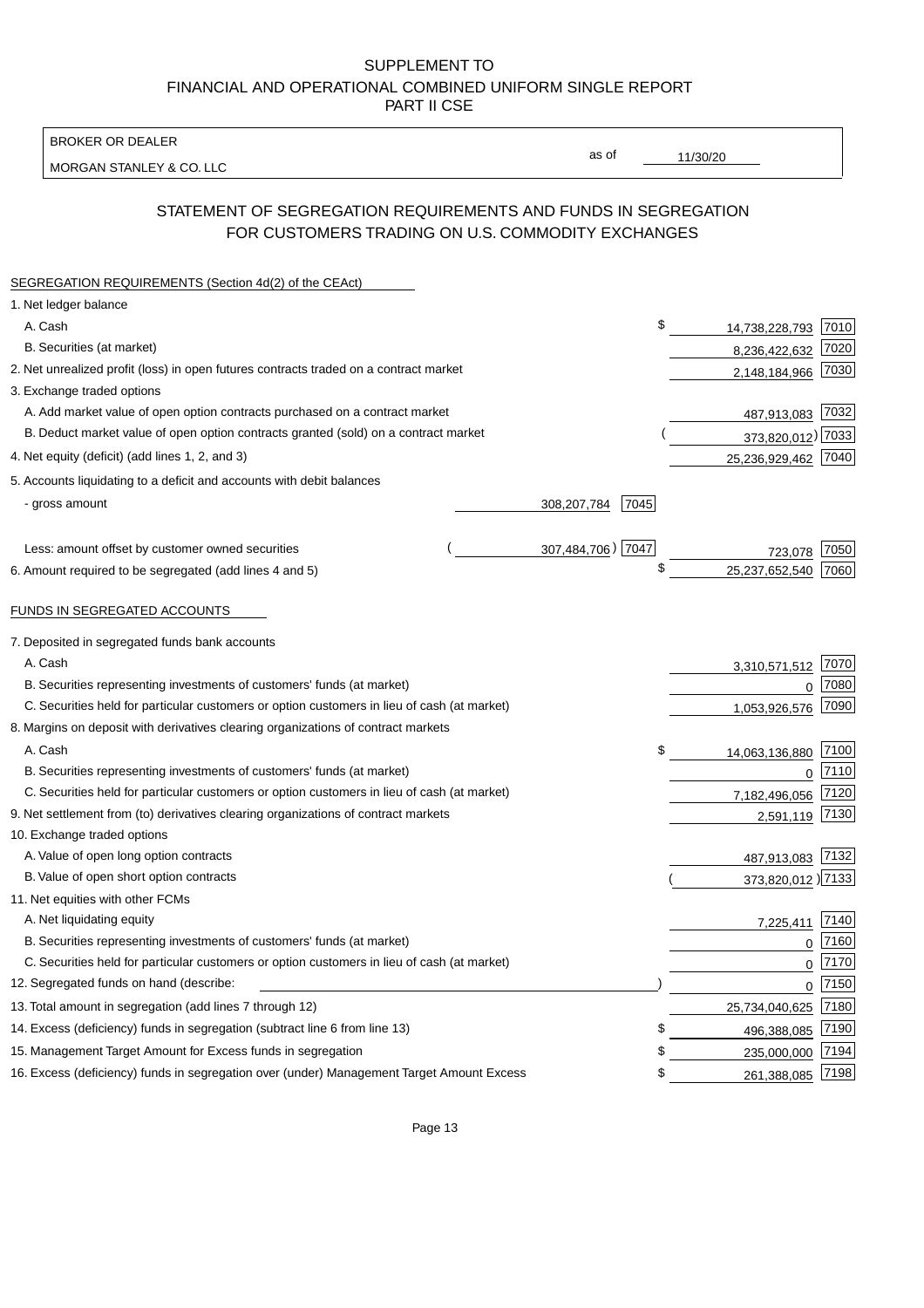| <b>BROKER OR DEALER</b>                                                              | as of                                  |          |                |
|--------------------------------------------------------------------------------------|----------------------------------------|----------|----------------|
| MORGAN STANLEY & CO. LLC                                                             |                                        | 11/30/20 |                |
| STATEMENT OF SEGREGATION REQUIREMENTS AND FUNDS IN SEGREGATION                       | FOR CUSTOMERS' DEALER OPTIONS ACCOUNTS |          |                |
| 1. Amount required to be segregated in accordance<br>with Commission regulation 32.6 | $\sqrt{2}$                             |          | <u>0</u>  7200 |
| 2. Funds in segregated accounts                                                      |                                        |          |                |
| A. Cash                                                                              | \$<br>7210<br>$\Omega$                 |          |                |
| B. Securities (at market)<br>C. Total                                                | 0 7220                                 |          | 7230           |
| 3. Excess (deficiency) funds in segregation                                          |                                        |          |                |
| (subtract line 2.C from line 1)                                                      |                                        |          | 0 7240         |
|                                                                                      |                                        |          |                |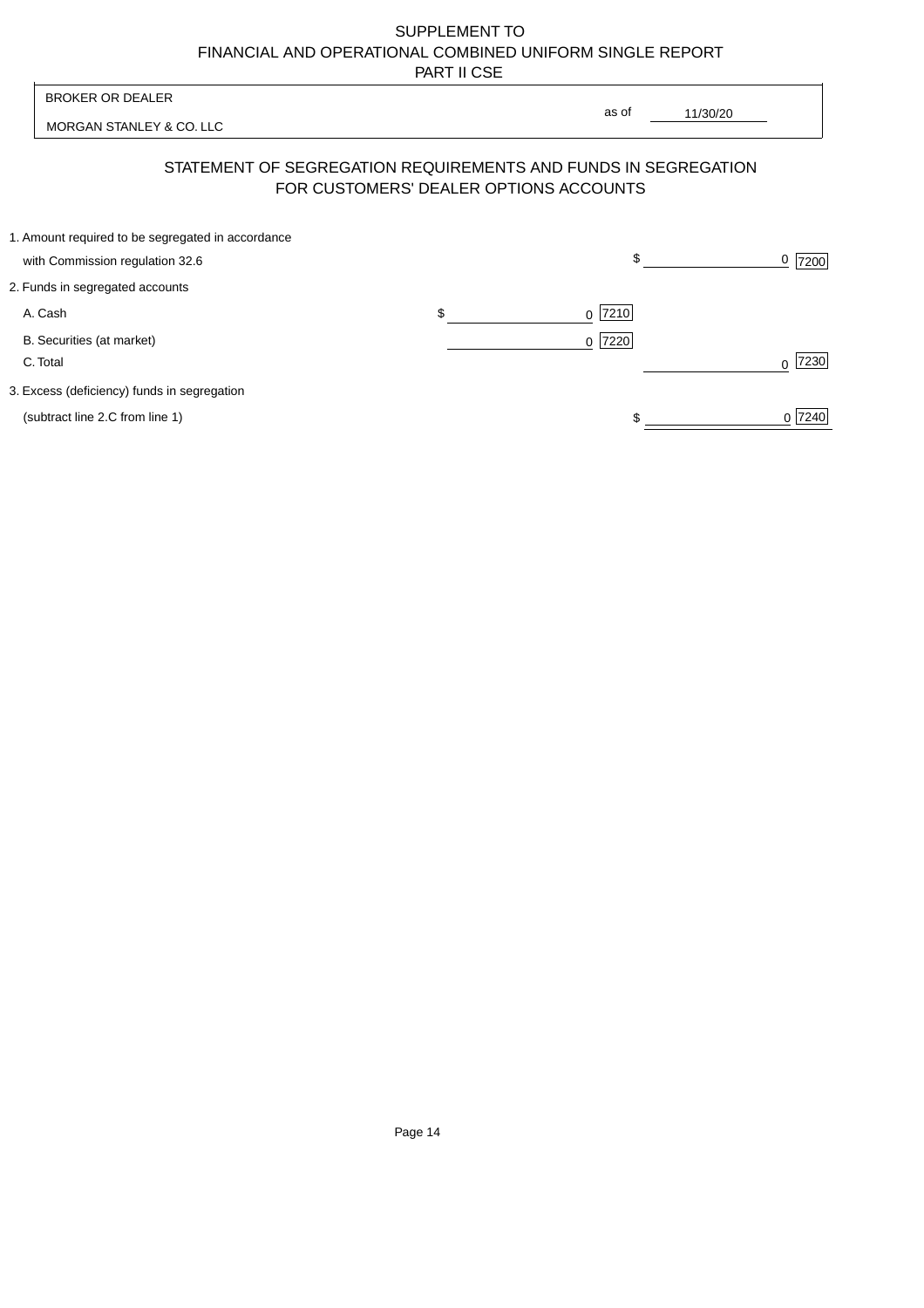PART II CSE

| BROKER OR DEALER         |       |          |
|--------------------------|-------|----------|
| MORGAN STANLEY & CO. LLC | as of | 11/30/20 |
|                          |       |          |

### STATEMENT OF SECURED AMOUNTS AND FUNDS HELD IN SEPARATE ACCOUNTS PURSUANT TO COMMISSION REGULATION 30.7

#### FOREIGN FUTURES AND FOREIGN OPTIONS SECURED AMOUNTS

| Amount required to be set aside pursuant to law, rule or regulation of a foreign government<br>or a rule of a self-regulatory organization authorized thereunder |                    | \$<br>0             | 7305 |
|------------------------------------------------------------------------------------------------------------------------------------------------------------------|--------------------|---------------------|------|
| 1. Net ledger balance - Foreign Futures and Foreign Option Trading - All Customers                                                                               |                    |                     |      |
| A. Cash                                                                                                                                                          |                    | \$<br>3,852,418,730 | 7315 |
| B. Securities (at market)                                                                                                                                        |                    | 2,681,428,702       | 7317 |
| 2. Net unrealized profit (loss) in open futures contracts traded on a foreign board of trade                                                                     |                    | 1,199,683,705       | 7325 |
| 3. Exchange traded options                                                                                                                                       |                    |                     |      |
| A. Market value of open option contracts purchased on a foreign board of trade                                                                                   |                    | 29,997,300          | 7335 |
| B. Market value of open contracts granted (sold) on a foreign board of trade                                                                                     |                    | (32,038,278)        | 7337 |
| 4. Net equity (deficit) (add lines 1.2. and 3.)                                                                                                                  |                    | \$<br>7,731,490,159 | 7345 |
| 5. Accounts liquidating to a deficit and accounts with                                                                                                           |                    |                     |      |
| debit balances - gross amount                                                                                                                                    | 7351<br>66,807,436 |                     |      |
| Less: amount offset by customer owned securities                                                                                                                 | 47,918,654) 7352   | 18,888,782          | 7354 |
| 6. Amount required to be set aside as the secured amount - Net Liquidating Equity Method (add lines 4 and 5)                                                     |                    | \$<br>7,750,378,941 | 7355 |
| 7. Greater of amount required to be set aside pursuant to foreign jurisdiction (above) or line 6.                                                                |                    | \$<br>7,750,378,941 | 7360 |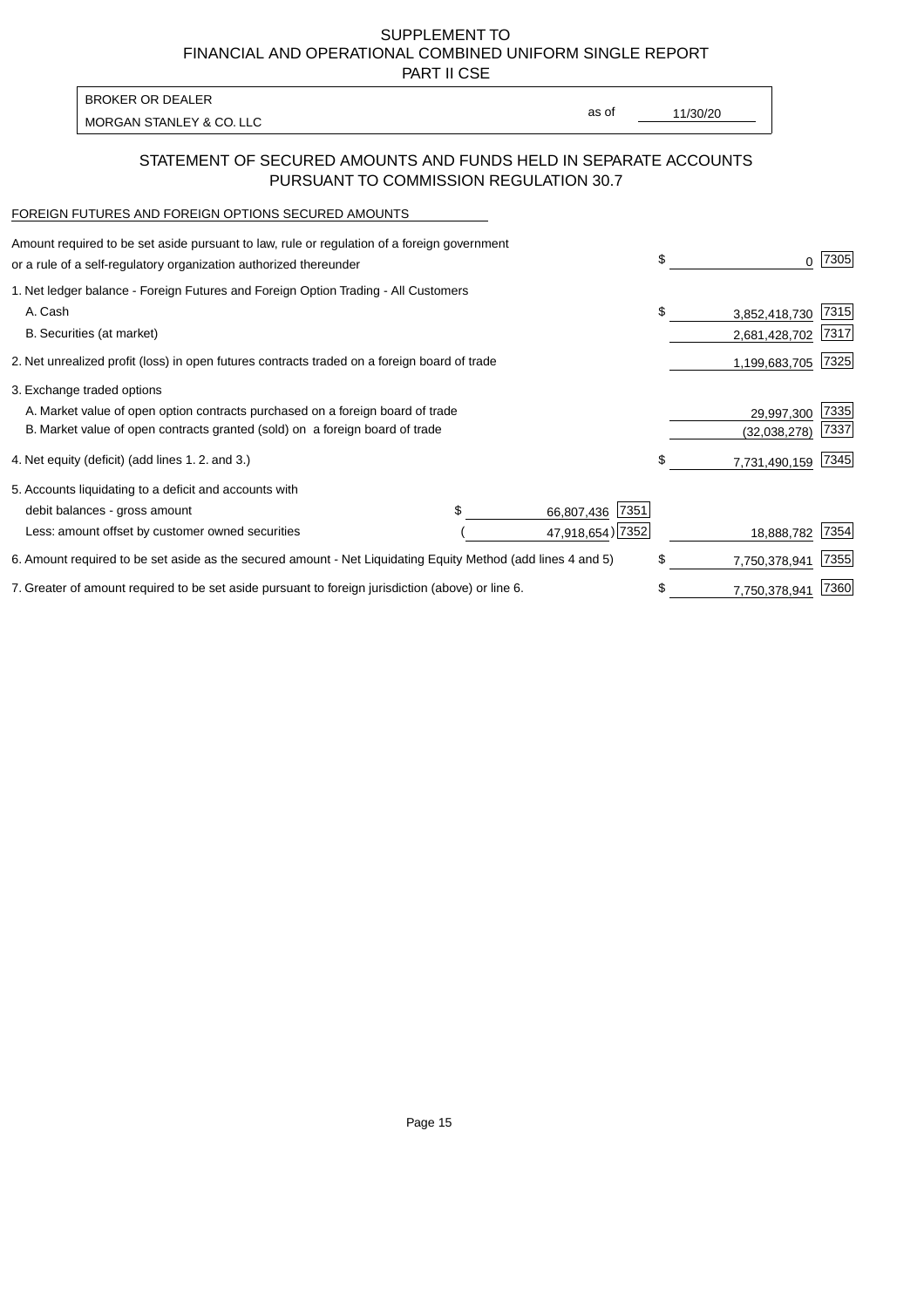BROKER OR DEALER

MORGAN STANLEY & CO. LLC

11/30/20 as of

### STATEMENT OF SECURED AMOUNTS AND FUNDS HELD IN SEPARATE ACCOUNTS PURSUANT TO COMMISSION REGULATION 30.7

### FUNDS DEPOSITED IN SEPARATE REGULATION 30.7 ACCOUNTS

| \$<br>A. Banks located in the United States<br>7500<br>618,226,799<br>B. Other banks qualified under Regulation 30.7<br>7510<br>790,056,891 7520 \$<br>1,408,283,690 7530<br>Name(s):<br>2. Securities<br>\$<br>A. In safekeeping with banks located in the United States<br>520, 358, 144 7540 |        |
|-------------------------------------------------------------------------------------------------------------------------------------------------------------------------------------------------------------------------------------------------------------------------------------------------|--------|
|                                                                                                                                                                                                                                                                                                 |        |
|                                                                                                                                                                                                                                                                                                 |        |
|                                                                                                                                                                                                                                                                                                 |        |
|                                                                                                                                                                                                                                                                                                 |        |
|                                                                                                                                                                                                                                                                                                 |        |
| B. In safekeeping with other banks qualified under Regulation 30.7                                                                                                                                                                                                                              |        |
| 7550<br>24,901,849 7560<br>545,259,993 7570<br>Name(s):                                                                                                                                                                                                                                         |        |
| 3. Equities with registered futures commission merchants                                                                                                                                                                                                                                        |        |
| A. Cash<br>\$<br>7580<br>21,613,559                                                                                                                                                                                                                                                             |        |
| <b>B.</b> Securities<br>$0$ 7590                                                                                                                                                                                                                                                                |        |
| 7600<br>C. Unrealized gain (loss) on open futures contracts<br>323,038                                                                                                                                                                                                                          |        |
| $0$ 7610<br>D. Value of long option contracts                                                                                                                                                                                                                                                   |        |
| $0)$ 7615<br>E. Value of short option contracts<br>21,936,597 7620                                                                                                                                                                                                                              |        |
| 4. Amounts held by clearing organizations of foreign boards of trade                                                                                                                                                                                                                            |        |
| Name(s):<br>7630                                                                                                                                                                                                                                                                                |        |
| \$<br>A. Cash<br>$0$ 7640                                                                                                                                                                                                                                                                       |        |
| $0$ 7650<br><b>B.</b> Securities                                                                                                                                                                                                                                                                |        |
| C. Amount due to (from) clearing organizations - daily variation<br>7660<br>0                                                                                                                                                                                                                   |        |
| D. Value of long option contracts<br>0 7670                                                                                                                                                                                                                                                     |        |
| $_0$ ) 7675<br>E. Value of short option contracts                                                                                                                                                                                                                                               | 0 7680 |
| 5. Amounts held by members of foreign boards of trade<br>7690<br>Name(s):                                                                                                                                                                                                                       |        |
| \$<br>2,743,480,854 7700<br>A. Cash                                                                                                                                                                                                                                                             |        |
| <b>B.</b> Securities<br>2,136,168,710 7710                                                                                                                                                                                                                                                      |        |
| C. Unrealized gain (loss) on open futures contracts<br>1,199,360,667 7720                                                                                                                                                                                                                       |        |
| D. Value of long option contracts<br>29,997,300 7730                                                                                                                                                                                                                                            |        |
| E. Value of short option contracts<br>$(32,038,278)$ <sup>)</sup> $7735$<br>6,076,969,253 7740                                                                                                                                                                                                  |        |
| 6. Amounts with other depositories designated by a foreign board of trade<br>7750<br>Name(s):                                                                                                                                                                                                   | 0 7760 |
| 7. Segregated funds on hand (describe:                                                                                                                                                                                                                                                          | 0 7765 |
| 8,052,449,533 7770<br>\$<br>8. Total funds in separate section 30.7 accounts                                                                                                                                                                                                                    |        |
| 9. Excess (deficiency) set Aside Funds for Secured Amount (subtract Line 7 Secured<br>302,070,592 7380<br>Statement page 15 from Line 8)<br>\$                                                                                                                                                  |        |
| 140,000,000 7780<br>10. Management Target Amount for Excess funds in separate section 30.7 accounts<br>\$                                                                                                                                                                                       |        |
| 162,070,592 7785<br>11. Excess (deficiency) funds in separate 30.7 accounts over (under) Management Target<br>\$                                                                                                                                                                                |        |

Page 16